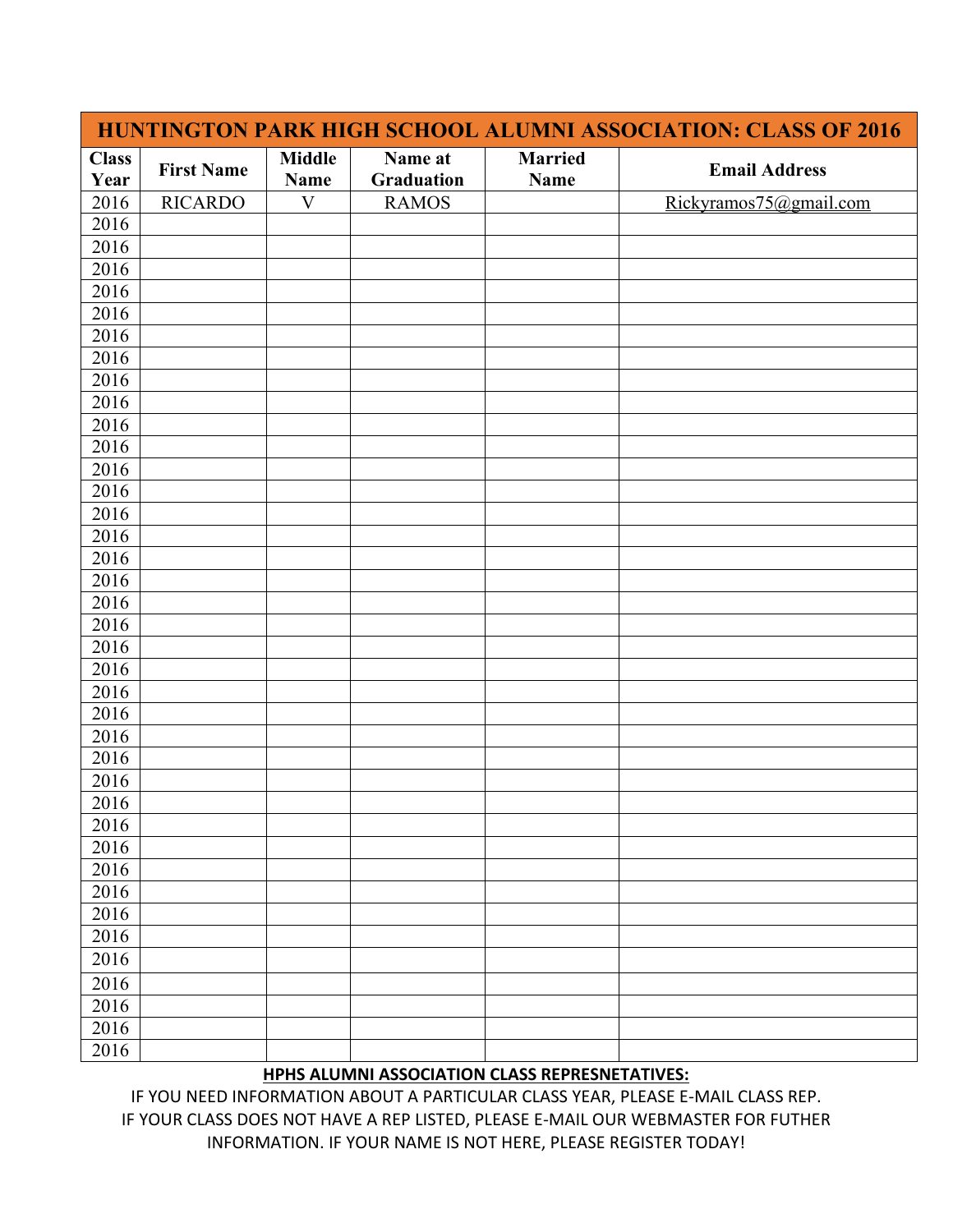| 2016     |  |  |  |
|----------|--|--|--|
| $2016\,$ |  |  |  |
| 2016     |  |  |  |
| 2016     |  |  |  |
| 2016     |  |  |  |
| 2016     |  |  |  |
| $2016\,$ |  |  |  |
| 2016     |  |  |  |
| 2016     |  |  |  |
| 2016     |  |  |  |
| 2016     |  |  |  |
| $2016\,$ |  |  |  |
| 2016     |  |  |  |
| 2016     |  |  |  |
| 2016     |  |  |  |
| 2016     |  |  |  |
| 2016     |  |  |  |
| 2016     |  |  |  |
| 2016     |  |  |  |
| $2016\,$ |  |  |  |
| 2016     |  |  |  |
| 2016     |  |  |  |
| 2016     |  |  |  |
| 2016     |  |  |  |
| $2016\,$ |  |  |  |
| 2016     |  |  |  |
| 2016     |  |  |  |
| 2016     |  |  |  |
| 2016     |  |  |  |
| 2016     |  |  |  |
| 2016     |  |  |  |
| 2016     |  |  |  |
| 2016     |  |  |  |
| 2016     |  |  |  |
| 2016     |  |  |  |
| 2016     |  |  |  |
| 2016     |  |  |  |
| 2016     |  |  |  |
| 2016     |  |  |  |
| 2016     |  |  |  |
| 2016     |  |  |  |
| 2016     |  |  |  |
|          |  |  |  |

## **HPHS ALUMNI ASSOCIATION CLASS REPRESNETATIVES:**

IF YOU NEED INFORMATION ABOUT A PARTICULAR CLASS YEAR, PLEASE E-MAIL CLASS REP. IF YOUR CLASS DOES NOT HAVE A REP LISTED, PLEASE E-MAIL OUR WEBMASTER FOR FUTHER INFORMATION. IF YOUR NAME IS NOT HERE, PLEASE REGISTER TODAY!